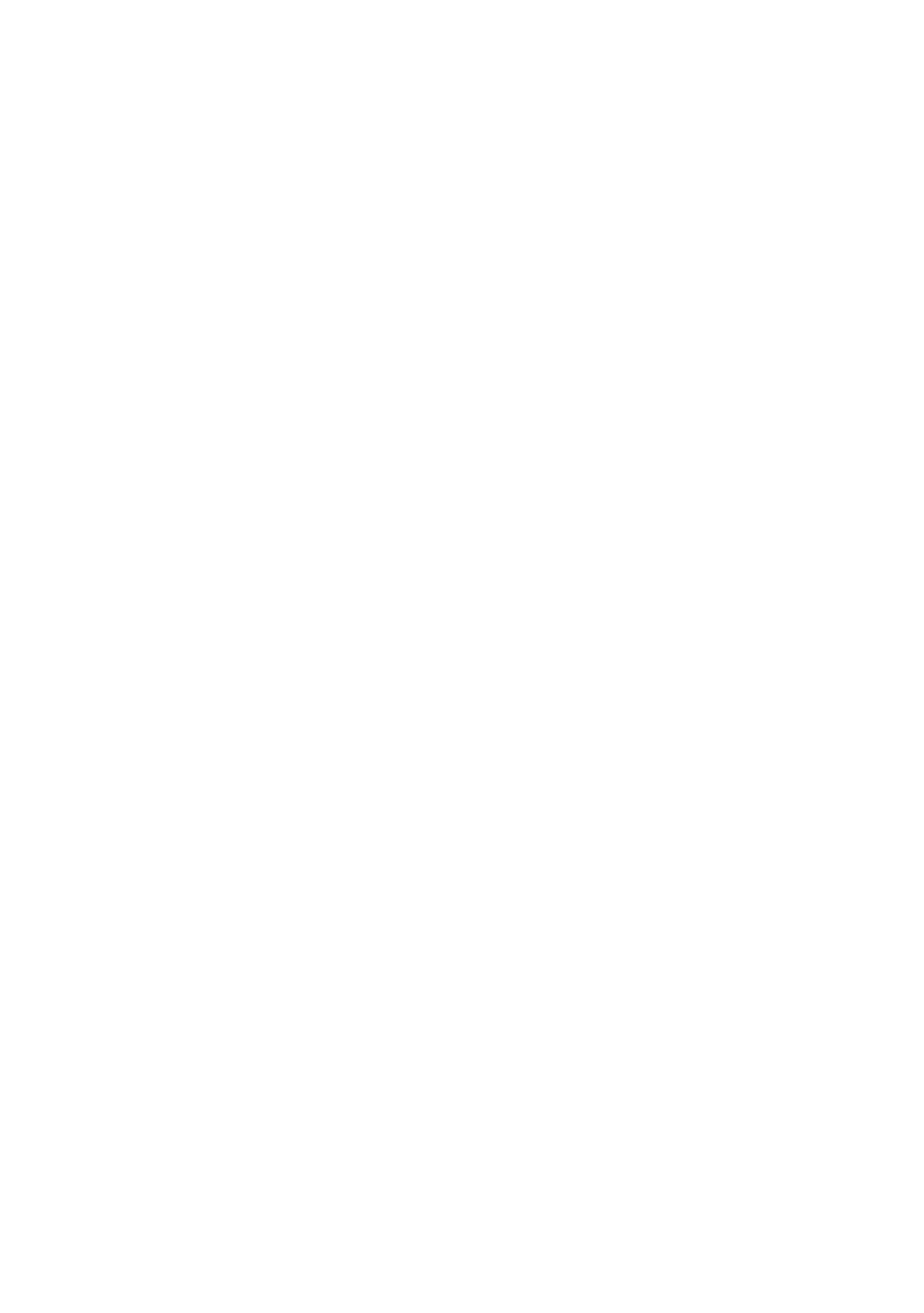#### **The role of research and innovation in support of Europe's recovery from the Covid-19 crisis**

European Commission Directorate-General for Research and Innovation Directorate A — Policy & Programming Centre Unit A.1 — Chief Economist – R&I Strategy & Foresight

Contacts Román ARJONA, Chief Economist and Head of Unit A1 Ramona SAMSON, Unit A1

Email Roman.ARJONA-GRACIA@ec.europa.eu Ramona.SAMSON@ec.europa.eu RTD-ECONOMIC-ANALYSIS@ec.europa.eu [RTD-PUBLICATIONS@ec.europa.eu](mailto:RTD-PUBLICATIONS@ec.europa.eu) 

European Commission B-1049 Brussels

Manuscript completed in May 2020. 1st edition.

The European Commission is not liable for any consequence stemming from the reuse of this publication.

More information on the European Union is available on the internet (http://europa.eu).

| <b>PDF</b> | ISBN 978-92-76-19011-0 | doi: 10.2777/028280 | KI-BD-20-012-EN-N |
|------------|------------------------|---------------------|-------------------|
|            |                        |                     |                   |

Luxembourg: Publications Office of the European Union, 2020

© European Union, 2020



The reuse policy of European Commission documents is implemented based on Commission Decision 2011/833/EU of 12 December 2011 on the reuse of Commission documents (OJ L 330, 14.12.2011, p. 39). Except otherwise noted, the reuse of this document is authorised under a Creative Commons Attribution 4.0 International (CC-BY 4.0) licence (https://creativecommons.org/licenses/by/4.0/). This means that reuse is allowed provided appropriate credit is given and any changes are indicated.

For any use or reproduction of elements that are not owned by the European Union, permission may need to be sought directly from the respective rightholders.

Image credits : Cover: © © VectorMine, #303873962, 2020. Source: stock.adobe.com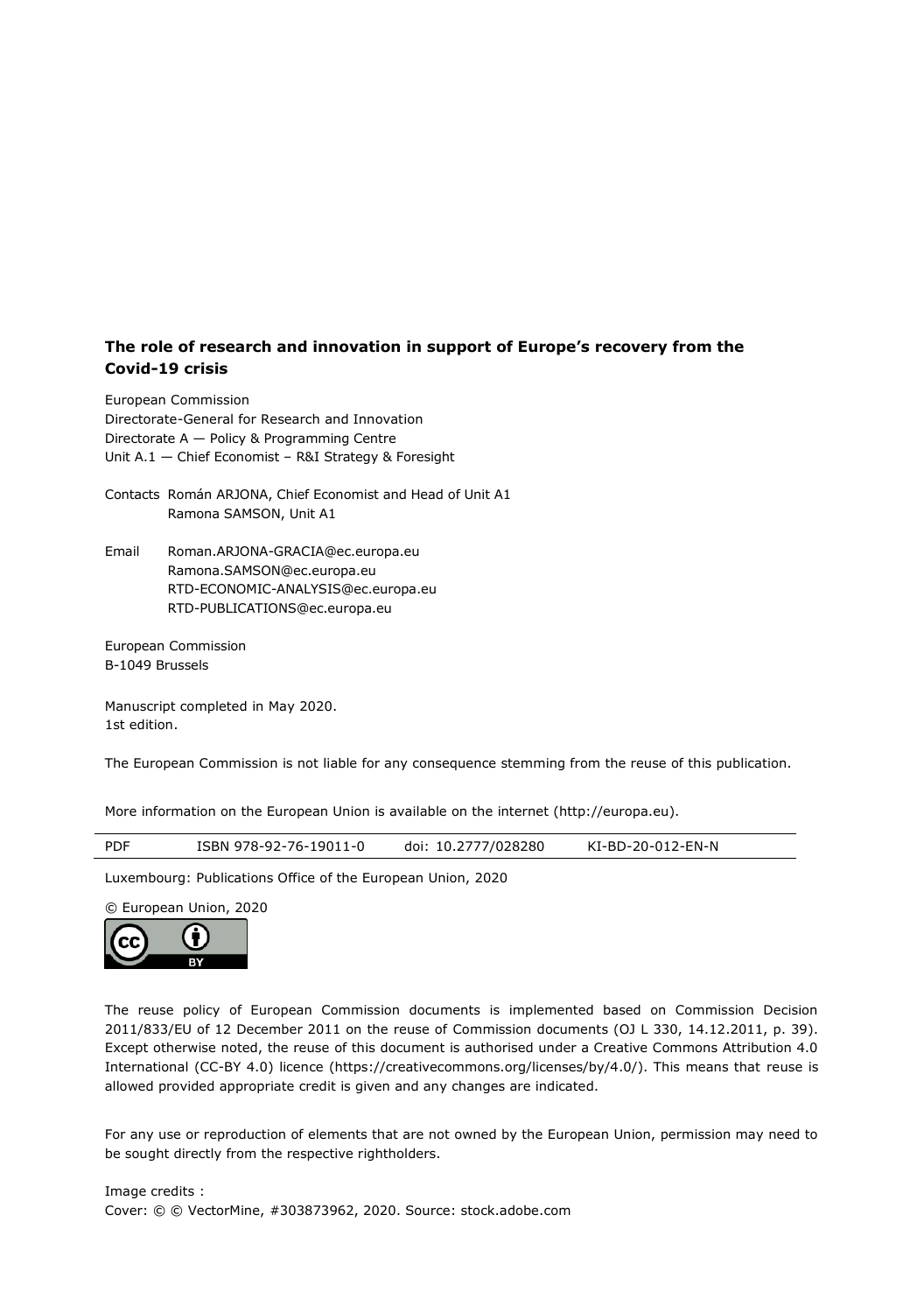# The role of research and innovation in support of Europe's recovery from the Covid-19 crisis

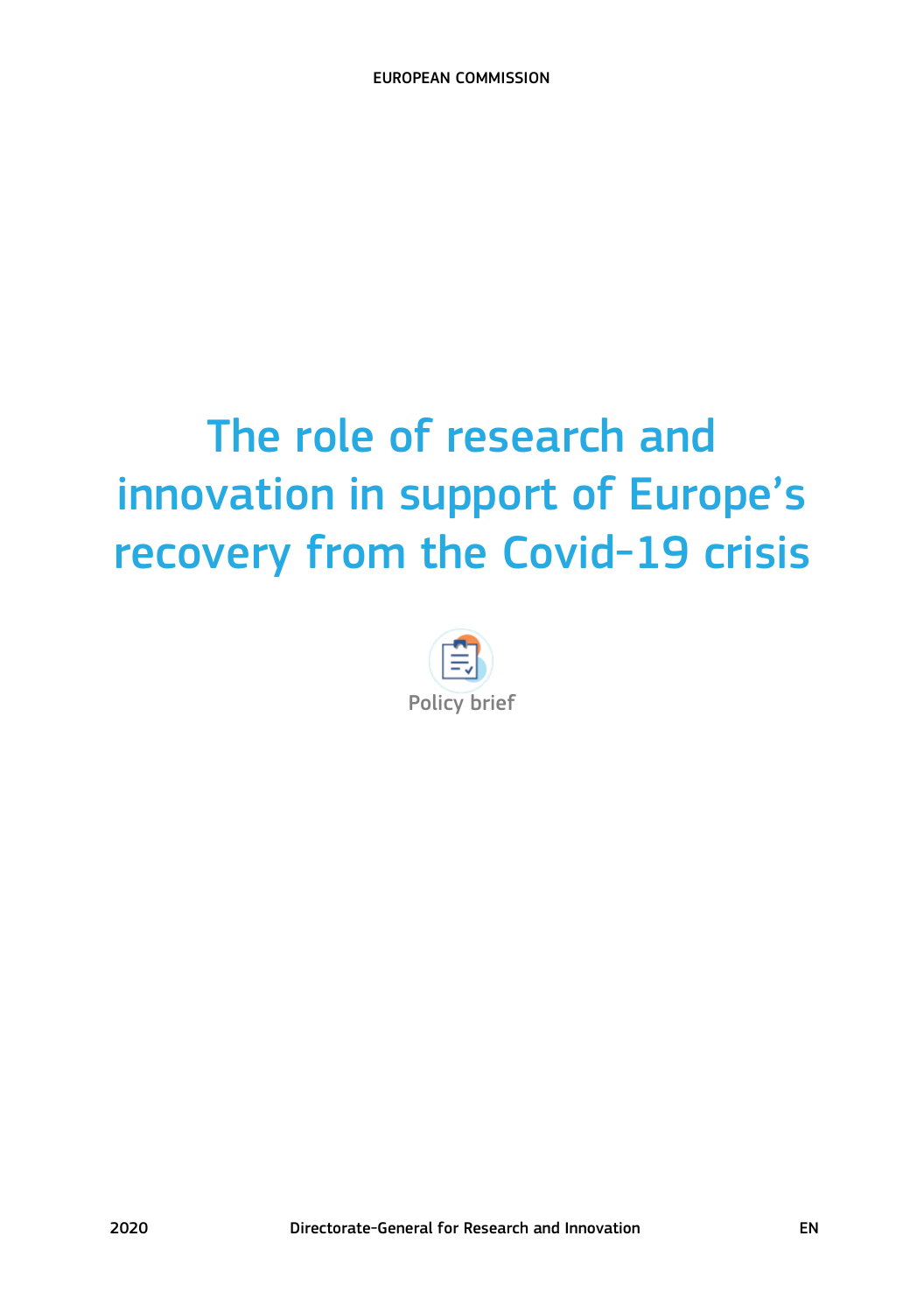首

# THE ROLE OF RESEARCH & INNOVATION IN SUPPORT OF EUROPE'S RECOVERY FROM THE COVID-19 CRISIS

## **1 Introduction**

R&I are critical levers to ensure a sustainable and inclusive recovery, while boosting the resilience of our production sectors, the competitiveness of our economies and the transformation of our socio-economic systems.

This documents focuses on six axes:

(1) **The role of R&I as essential part of the [coordinated EU response](https://ec.europa.eu/info/live-work-travel-eu/health/coronavirus-response_en) to the Covid-19 outbreak;** 

(2) **R&I drive, enable and accelerate the digital and ecological transformation of our societies, with a focus on the European Green Deal;** 

(3) **In the context of the current fiscal stance as a response to Covid-** **19, and in view of potential future crises, public investments in R&I should be prioritised**;

(4) **Investments in innovative SMEs (including start-ups) and midcaps are critical for the Recovery;** 

(5) **Incentives for firms to create capacity to maintain their economic activity and invest in people and in R&I during the crisis to build system wide resilience**;

(6) **R&I funding has been among the most impactful tools at EU level to tackle the Covid-19 outbreak.**

# **2 The Role of R&I for the recovery from COVID-19**

**Research and innovation (R&I) play an essential role in the response to the Covid-19 outbreak. They are also critical levers to ensure a sustainable and inclusive recovery, while boosting the resilience of our production sectors, the competitiveness of our economies and the transformation of our socio-economic systems.** Research and innovation actions are an essential part of the [coordinated EU response](https://ec.europa.eu/info/live-work-travel-eu/health/coronavirus-response_en) to the public health threat of Covid-19. They channel public and private investments and align funding and investment streams to underpin the Recovery. In the current context, we need science-driven solutions, including better scientific understanding of the virus as well as the development of vaccines, treatments and diagnostics. R&I also provides the technologies that allow for safer and faster tracking of the virus. In global emergencies, such as the Covid-19 pandemic, it is essential to remove all obstacles to the free flow of data, researchers and ideas. Full, timely and fair access to scientific information and research results during crises for researchers, journalists, medical staff and all citizens is of outmost importance for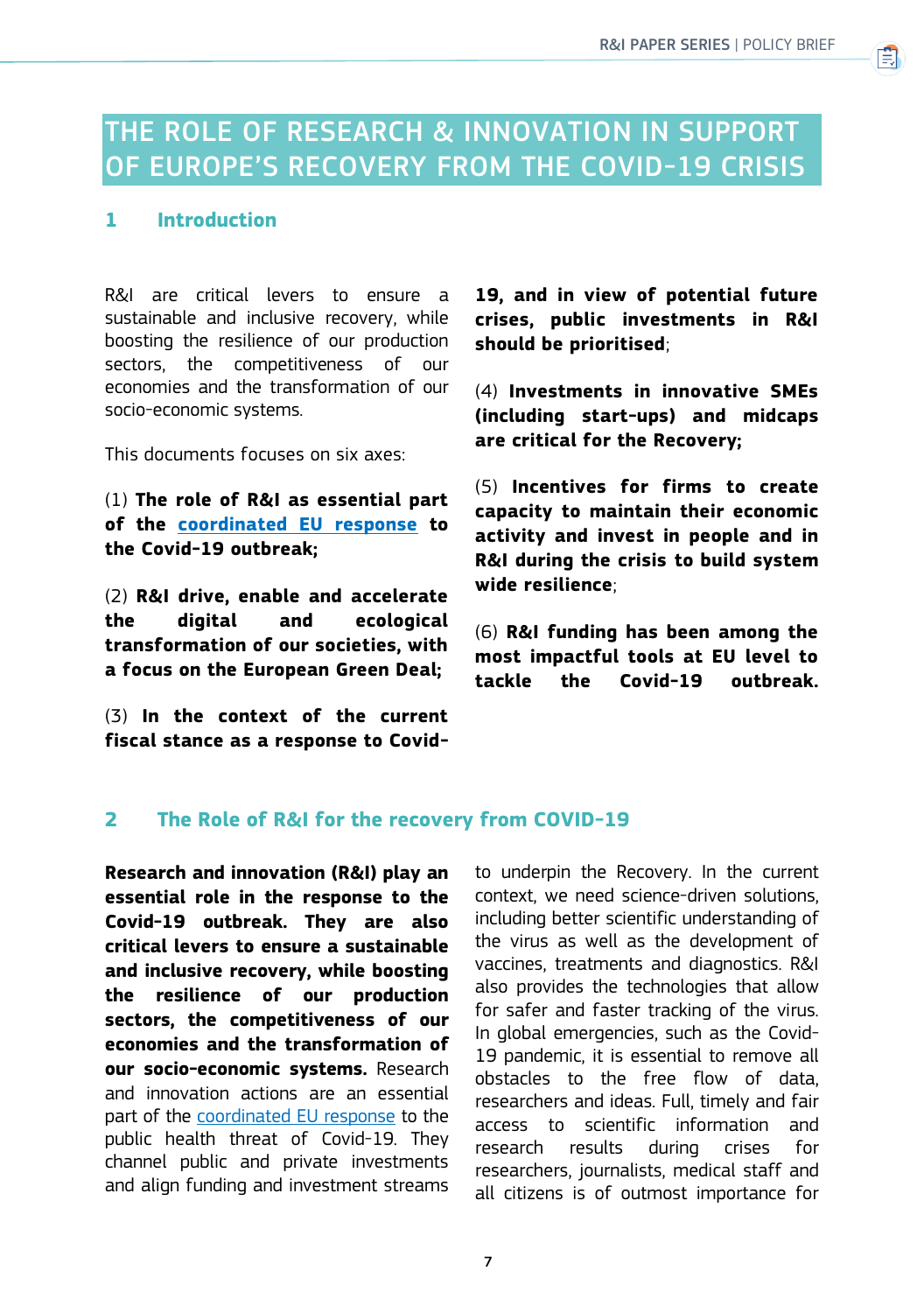accurate and affordable science-based responses. Moreover, openly accessible, machine-readable, interoperable data is needed to follow the spread of the epidemic, and forecast its rapid evolution. Key datasets include clinical, epidemiological and laboratory data. It is of crucial importance to invest in stronger and more resilient national health systems, capable of rapid and integrated responses drawing on the latest scientific discoveries, with equal access across the EU.

The European Commission launched the **[Covid-19 data platform](https://www.covid19dataportal.org/)** to enable the rapid collection and sharing of available research data.

The platform is part of the **[ERAvsCorona](https://ec.europa.eu/info/sites/info/files/research_and_innovation/research_by_area/documents/ec_rtd_era-vs-corona_0.pdf)  [Action Plan](https://ec.europa.eu/info/sites/info/files/research_and_innovation/research_by_area/documents/ec_rtd_era-vs-corona_0.pdf)** and marks a milestone in the EU's efforts to support researchers in Europe and around the world in the fight against the Covid-19 outbreak.

**Building on the successful mobilisation of public and private efforts to tackle the Covid-19 outbreak, the Recovery should accelerate the digital and ecological transformation of our societies, with a particular focus on the European Green Deal and giving a clear signal to industry, investors and consumers.**  Our response to the Covid-19 crisis can either amplify or mitigate the deeper and longer-term crises that our planet is facing. The fundamental systemic change towards sustainability needs to emerge from science-informed design. We should now seize the opportunity to make our societal and economic recovery truly transformative, by investing massively in solutions that address this crisis, but also accelerate the social, environmental and economic transitions that our planet and

society need. In line with the European Green Deal, the recovery should be designed with strong economic incentives for companies to phase out fossil fuels and invest in development, scale up and diffusion of disruptive technologies in the areas of renewable energy, building renovation, sustainable mobility, preservation of biodiversity and ecosystem restoration, zero pollution, toxic-free environment and sustainable food systems. We should continue to aim at shifting towards a circular and low carbon economy and securing a path to net zero emissions by 2050. At the same time, the crisis is a test for our social protections systems and European values and thus the recovery will require a set of labour market regulations and other social security solutions that reinstall a safety net for all. The Recovery is also a test for all governments and stakeholders to cooperate internationally and for the EU to promote transparency and trust and lead global response. International R&I cooperation and investment, via effective and tested platforms like Mission Innovation, as well as science diplomacy will be essential for bringing together the best of talents and ensuring clean and green impact on the post Covid-19 global value chains.

The **Horizon 2020 [Green Deal call](https://ec.europa.eu/info/research-and-innovation/strategy/european-green-deal/call_en)** will mobilise R&I to foster a just and sustainable societal transition. This call, with an estimated budget of around €1 billion, is foreseen to address the main priorities of the European Green Deal and establish a pathway for additional R&I initiatives in the context of Horizon Europe.

Future **Horizon Europe** missions, with a wide impact for major issues like climate, cancer, oceans, cities, soil and food, will be amongst the largest ever concentrations of the EU's financial firepower in these areas and will be tasked with supporting the recovery effort, promoting environmental, economic and societal resilience.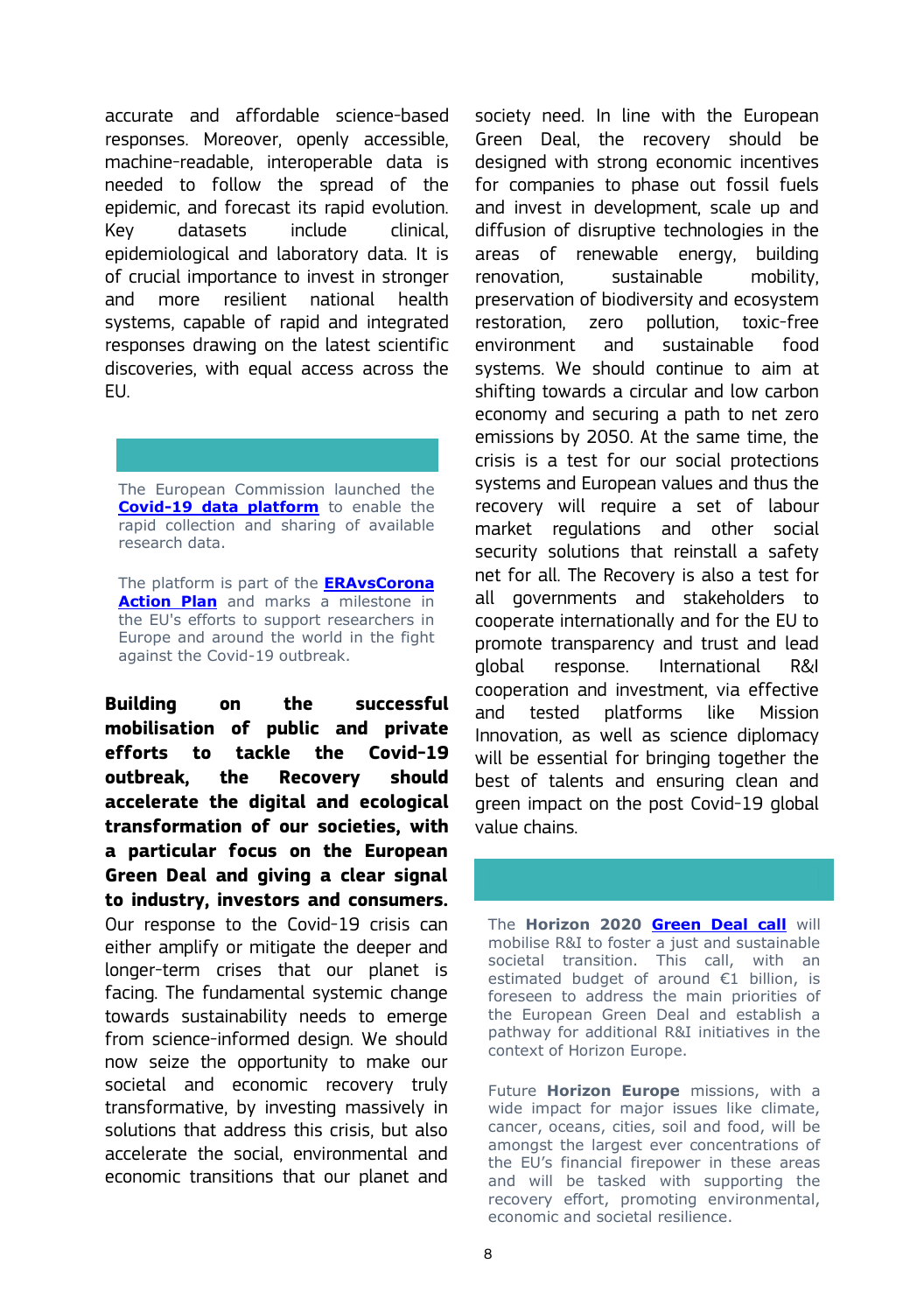**In the context of the currently more relaxed fiscal stance as a response to Covid-19, and in view of potential future crises, public investments in R&I should be prioritised** (e.g. in the form of investments in vaccines or therapeutics). As previous crises showed, R&D investments, both public and private, have traditionally been regarded as adjustment variables to square public and private accounts, instead of as a key strategic investments to achieve long-term societal and corporate sustainable objectives. In direct proportion to the growth contraction estimated by the OECD, a loss of total public and business EU R&D investments of -1.3% (€3.9bn) in 2020 can be computed. This could be smoothed out if public R&D investments directed towards tackling the pandemic resilience were prioritised. R&I investments must also contribute to regional cohesion and inclusion. The asymmetrical impact of the crisis across sectors, regions and segments of the population, including the youth, can exacerbate regional disparities and inequalities.

**Investments in innovative SMEs (including start-ups) and midcaps are critical for the Recovery**. The economic downturn will undoubtedly have a negative impact on business' R&D and innovation. Yet, R&I investment remains a critical driver of productivity, economic growth, jobs and supports the EU's global competitiveness. The Recovery Package should strengthen the envisaged support under the InvestEU Programme and notably the facilities under the Research, Innovation and Digitisation and SMEs windows, which will play an important role in facilitating and accelerating access to debt and equity finance for high growth, research and innovation driven SMEs, including start-ups, and midcaps. In the same vein, particular attention should be given to emerging technologies and breakthrough innovations, notably carried out by start-ups and SMEs who should receive the necessary support via the European Innovation Council in order to scale up.

The **Innovative Health Initiative** aims to enable the integration of cross-sectoral technologies, know-how, products, services and workflows for people-centred health care. Its ambition is to support the delivery of timely and well-informed prevention, diagnosis and treatment.

The partnership aims to keep EU citizens in good health, decrease disease burden for patients, care givers and health care professionals. It will contribute to the environmental and fiscal sustainability of health care systems, competitiveness of health industries and EU technological sovereignty.

Targeting game-changing innovations by EU start-ups and SMEs, the **European Innovation Council** has a huge potential to support the recovery and the EU ambitions on digitalisation and climate.

While the survival of numerous start-ups and SMEs is threatened by the crisis, the EIC can provide access to patient capital from convertible bonds in addition to its direct equity investments.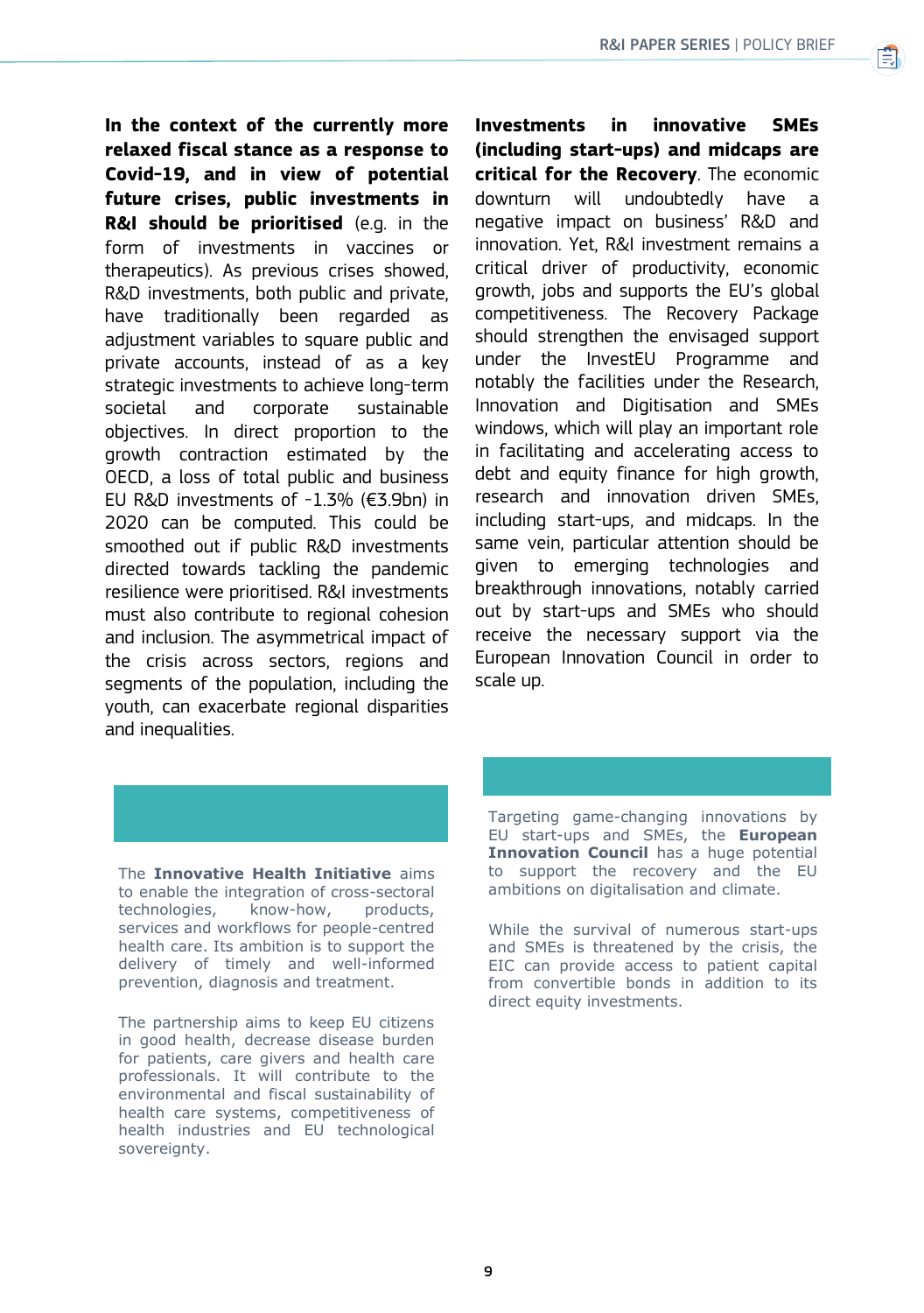**The recovery should be supported by measures that build system wide resilience. This includes notably incentives for firms to create capacity to maintain their economic activity and invest in people and in R&I during the crisis**. In the short term, it would be notably important to consider schemes that support firms in respecting social distancing and in furnishing adequate protection for workers at risk (e.g. tasks not susceptible to telework). Support schemes should also be envisaged for firms with staff that are assigned to critical sectors or tasks, so that they can effectively return to their original employer after the crisis. To increase crisis preparedness, it is also relevant to step up investments in new and safe ways of working, including through the acceleration of digital skills at enterprise and worker level. All types of innovation, including process and social innovation should be supported. It can also be timely to consider an EU Job Guarantee Programme focused on green jobs that kicks in and ramps up during the direst times and then can be easily scaled down and up again depending on the job market.

**Green and circular production and industrial symbiosis.** Investments in breakthrough materials and novel technologies, including through the proposed European partnership "Processes4Planet", are needed to integrate renewable energy production, storage and transportation, with industrial processes.

Large scale demonstration and industrial symbiosis driven by industry with regions and citizens can trigger the commercialization of green innovations and achieve 55% GHG emission reductions by 2030.

**R&I funding has been among the most impactful tools at EU level to tackle the Covid-19 outbreak.** There is scope for increased cooperation and coordination of R&I funding amongst Member States and other international partners countries, including public private partnerships. Greater public and private investment (including in research infrastructures) and public private cooperation in R&I will ensure greater preparedness to address demand peaks and become less dependent on long value chains. Science and innovation contribute to create common standards (e.g. for diagnostics tests, health data, product approvals, joint public procurement of innovation, and development of clinical guidelines). To respond quicker, European research organisations (including firms) need to have the possibility to keep their laboratories and educational facilities open during lockdowns. The difficulties many countries have faced in ensuring an adequate supply of personal protective equipment or ventilators during the Covid-19 crisis illustrates the importance of securing sufficient manufacturing capacity for this type of strategic asset within the EU. There is a clear need to explore circular economy solutions for medical equipment and personal protective equipment like mouthmasks. We will strongly engage with citizens to ensure that directionality of R&I is sensitive to society's needs.

**Flexible manufacturing for rapid and resilient production.** Manufacturers should be able to develop resilient and responsive factories through modularity and flexible production lines to rapidly adjust production and requalify tools and products in the face of changing global value chains. Investments in new technologies and flexible manufacturing systems to leverage business investments would be enabled by the European Partnership "Made in Europe".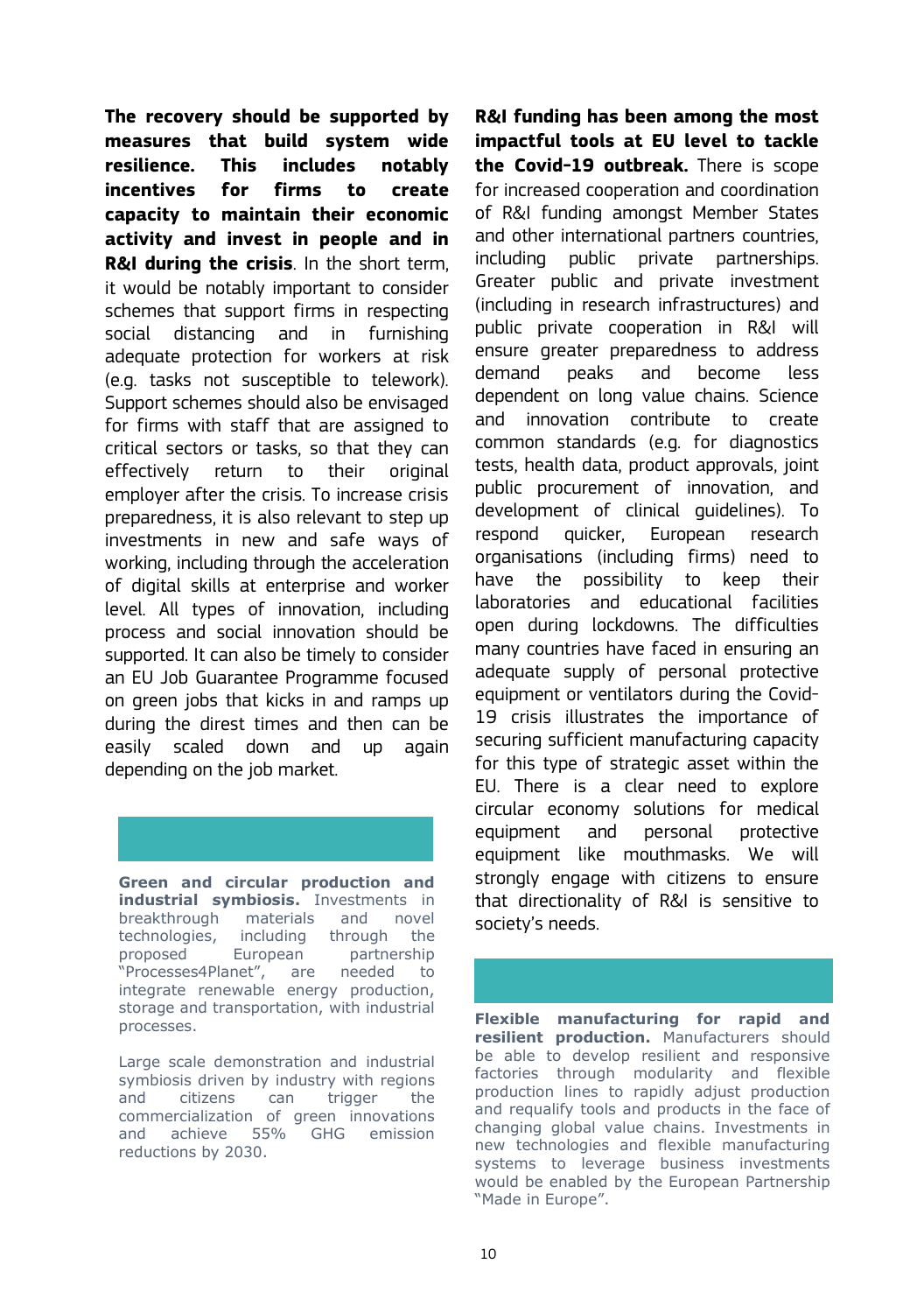### **Getting in touch with the EU**

#### IN PERSON

All over the European Union there are hundreds of Europe Direct information centres. You can find the address of the centre nearest you at: https://europa.eu/european-union/contact\_en

ON THE PHONE OR BY EMAIL

Europe Direct is a service that answers your questions about the European Union.

You can contact this service

– by freephone: 00 800 6 7 8 9 10 11 (certain operators may charge for these calls),

– at the following standard number: +32 22999696 or

– by email via: https://europa.eu/european-union/contact\_en

# **Finding information about the EU**

#### ONLINE

Information about the European Union in all the official languages of the EU is available on the Europa website at: https://europa.eu/european-union/index\_en

#### EU PUBLICATIONS

You can download or order free and priced EU publications at: https://publications.europa.eu/en/publications. Multiple copies of free publications may be obtained by contacting Europe Direct or your local information centre (see https://europa.eu/europeanunion/contact\_en)

#### EU LAW AND RELATED DOCUMENTS

For access to legal information from the EU, including all EU law since 1952 in all the official language versions, go to EUR-Lex at: [http://eur-lex.europa.eu](http://eur-lex.europa.eu/)

#### OPEN DATA FROM THE EU

The EU Open Data Portal (http://data.europa.eu/euodp/en) provides access to datasets from the EU. Data can be downloaded and reused for free, for both commercial and non-commercial purposes.